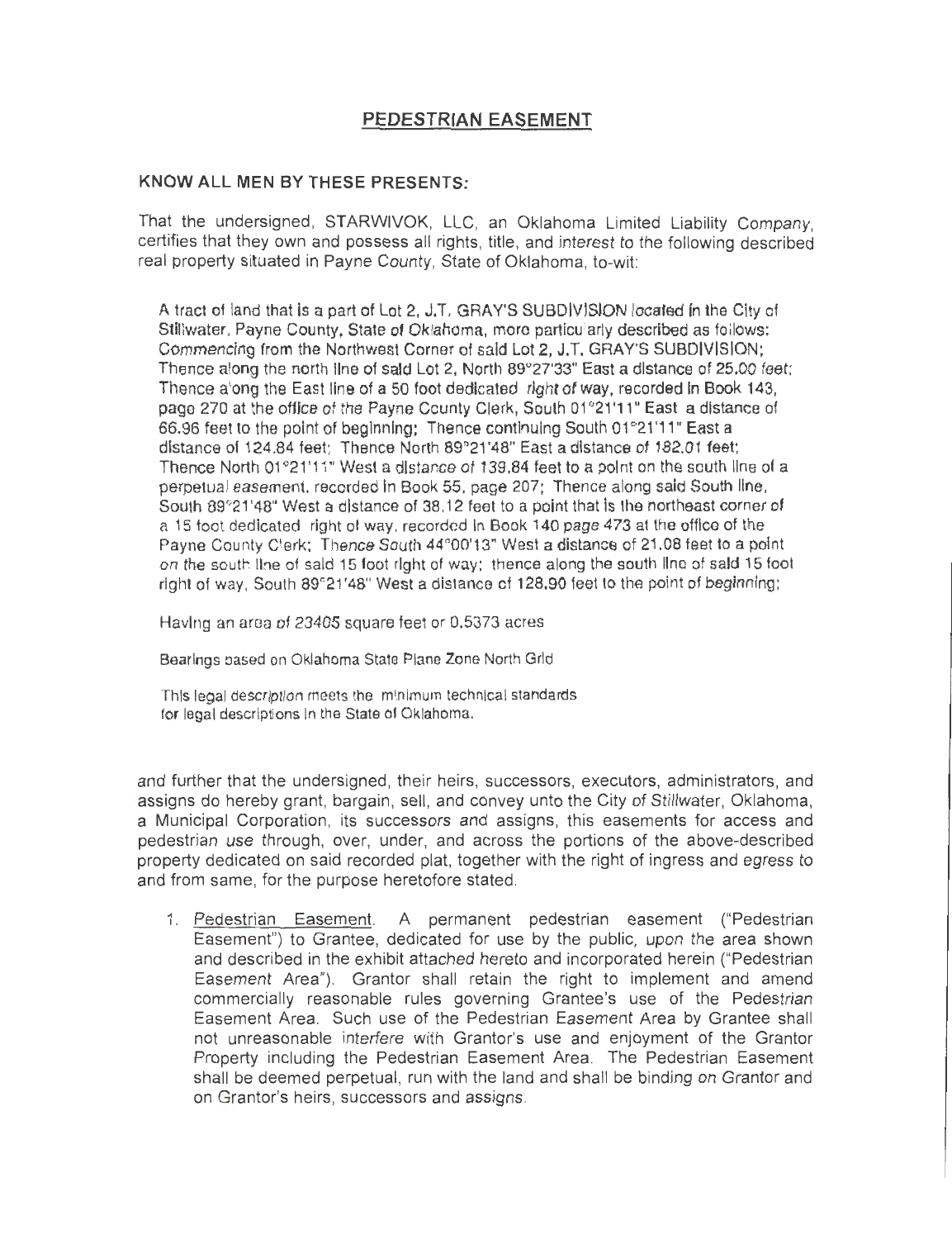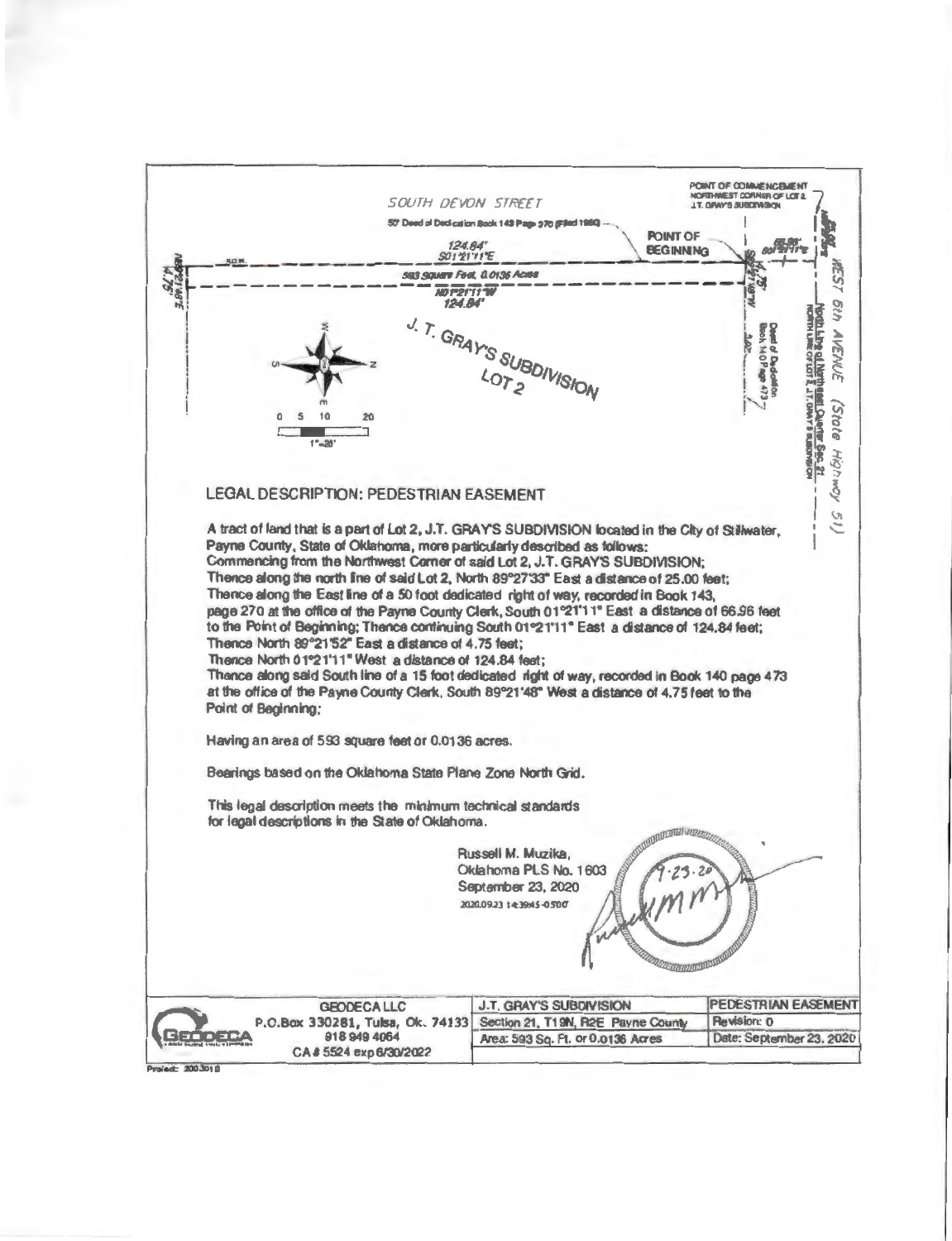The easement contains 593 square feet or 0.0136 acres more or less and is subject to all recorded easements and rights of way thereof.

Except as herein granted, the grantors shall continue to have the full use and enjoyment of the properties herein granted or described for appropriate purposes. At no time shall the grantors commit a use, occupation or enjoyment thereof that might cause a hazardous condition and no building , structure or obstruction shall be located or constructed on said easement by the grantors, their successors or assigns, nor shall the grantors allow said easement to be encumbered in any way so that the City of Stillwater shall not be afforded access at any and all times.

STARWIVOK, LLC, an Oklahoma limited  $\overline{a}$ 

liability company By: Gregrory J. Wiviott, Trustee Its: Sole Member/Manager

STATE OF OKLAHOMA ) ss. t see attached notary \* COUNTY OF RAYNE Before me, a Notary P lie in and for said County and State on this \_\_ day of

personally appeared, (include legal title information), to me known to be the identical person who subscribed the name of the maker thereof to the foregoing instrument and acknowledged to me that he/she/they executed the same as his/her/their free and voluntary act and deed and as the free and voluntary act and deed of such corporation/partnership/LLC, for the uses and purposes therein set forth.

Given under my hand and seal the day and year last above written.

NOTARY PUBLIC

My Commission Expires: My Commission Number:

(SEAL)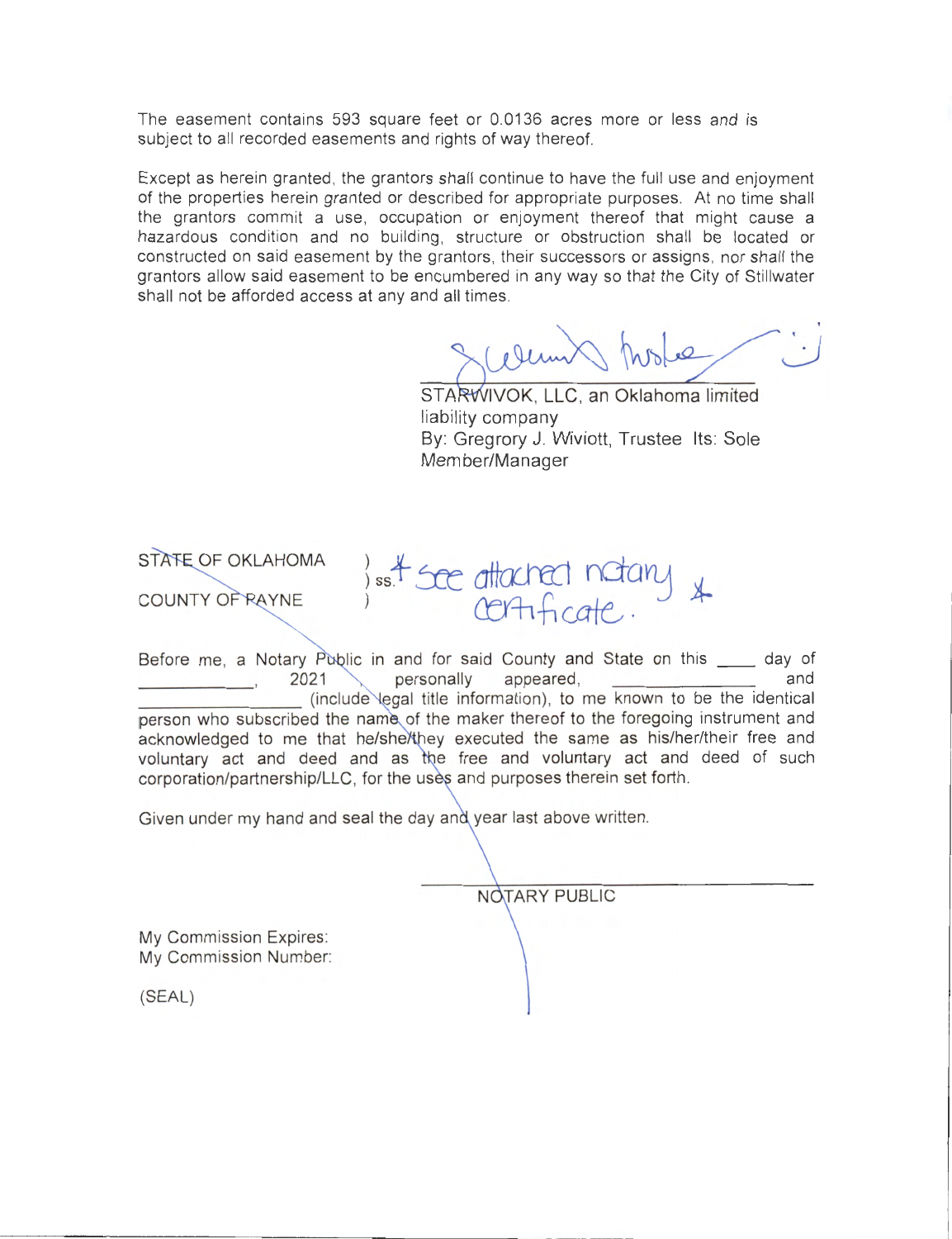STATE OF OKLAHOMA ) ) SS. COUNTY OF PAYNE

NOW, on this day of day of 1021, the City Council of the City of Stillwater, State of Oklahoma, a municipal corporation, acting for and in behalf of said municipal corporation, during regular session, does hereby approve and accept from the named Grantor this delivered pedestrian easement and directs the Mayor and Clerk of said City of Stillwater to indicate the same by their signatures and seal of the City of Stillwater, State of Oklahoma.

> WILLIAM H. JOYCE, MAYOR CITY OF STILLWATER, OKLAHOMA

(SEAL)

ATTEST:

## THERESA KADAVY, CITY CLERK CITY OF STILLWATER, OKLAHOMA

Approved as to form and legality this \_\_\_\_\_ day of \_\_\_\_\_\_\_\_\_\_\_\_, 2021.

KIMBERLY CARNLEY, CITY ATTORNEY CITY OF STILLWATER, OKLAHOMA